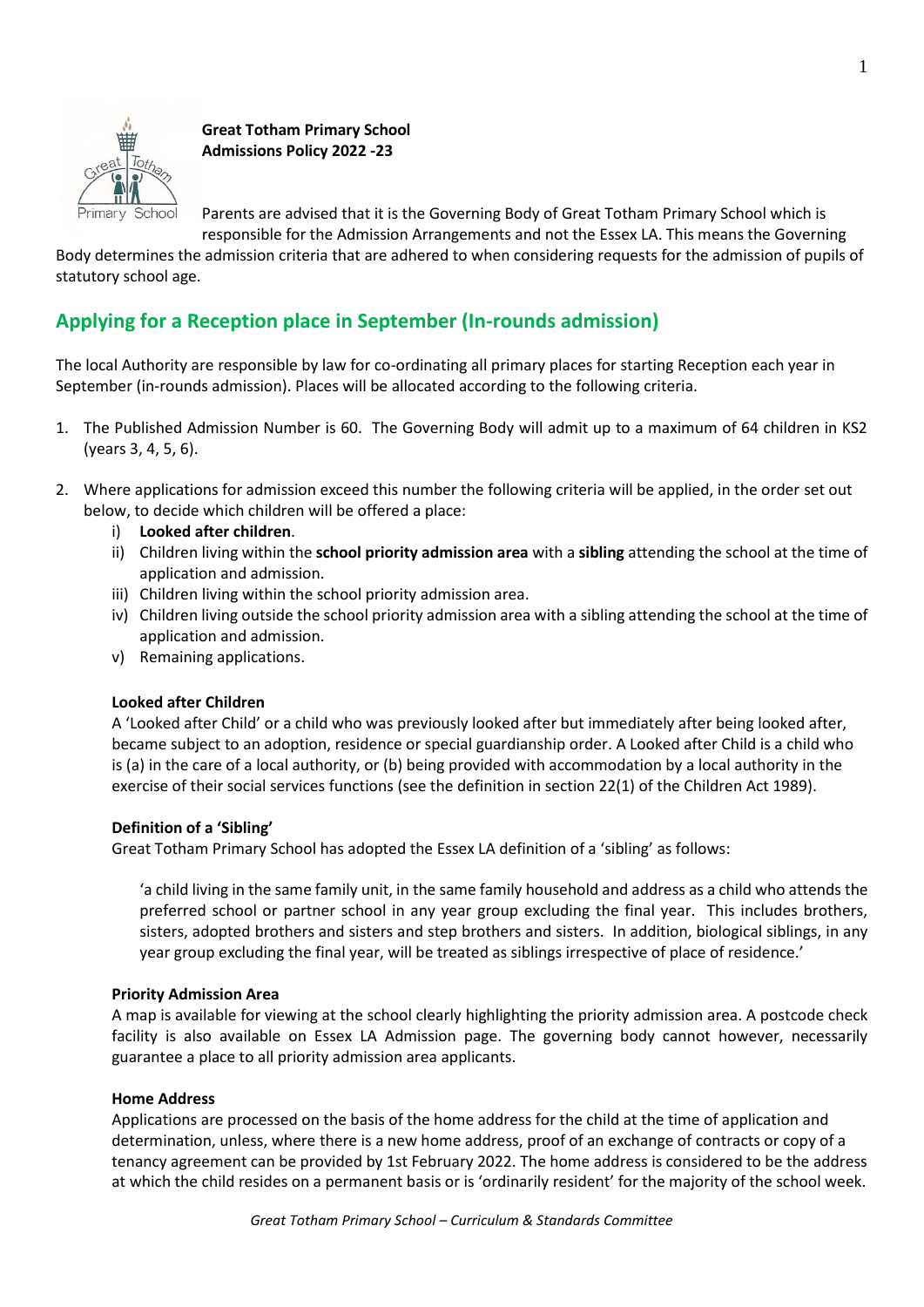# **SEND**

All children whose Statement of special educational needs (SEN) or Education, Health and Care (EHCP) plan that names the school will be admitted regardless of their place in the priority order. All other children with identified SEND remain part of the normal ranking procedures.

# **Oversubscription**

In the event of oversubscription within any of the admission criteria, priority will be determined by straight line distance, those living closest being accorded highest priority. Straight line distances are calculated by Essex. In the unlikely event of identical distances competing for a single place, the place is offered through the drawing of lots by a Governor of the school.

In the event that the last place is offered to a twin, triplet etc. a decision will be made by the Governing Body about admitting the sibling at the same time (in rounds).

# **Medical Circumstances**

Exceptional medical circumstances of the child (not diagnosed special educational needs) may override admission criteria (other than Looked after Children) and would be considered on an individual basis by the Governing Body Admissions Committee. Supporting evidence (including evidence by an appropriate medical professional) must be submitted directly to the school when the application is made, stating clearly why the school is best placed to meet the child's medical needs.

3. All Reception Year children, (other than those moving into the school priority admission area during the course of the academic year), who have been offered and have accepted a place at Great Totham Primary School, will be admitted during the Autumn Term.

Parents can request that the date their child is admitted to the school is deferred until later in the school year or until the child reaches compulsory school age in the school year. Where entry is deferred, the school will hold the place for that child and not offer it to another child. Parents would not however be able to defer entry beyond the beginning of the term after the child's fifth birthday, nor beyond the academic year for which the original application was accepted.

Parents can also request that their child attends part-time until the child reaches compulsory school age. For parents opting to take up a part time place this would be mornings only.

Where parents choose to defer entry, the school may reasonably expect that the child would start at the beginning of a new school term/half term.

Where a parent of a 'summer-born' child (11 April – 31 August) wishes their child to start school in the autumn term following their fifth birthday, they will need to apply for a place at the correct time for the normal admission round for the following academic year. Supporting evidence from relevant professionals working with the child and family stating why the child must be placed outside their normal age appropriate cohort must be submitted. The Governing Body will decide whether the application for a Reception place will be accepted or whether it will be treated as an application for a Year 1 place, the child's normal age appropriate cohort. If the application for a Reception place is not accepted this does not constitute a refusal of the place and there is no right to an independent statutory appeal.

- 4. The application process is in accordance with the co-ordinated scheme for primary admissions and involves completion of the Common Application Form – either online or by paper. Offers of places will be sent in April.
- *Great Totham Primary School – Curriculum & Standards Committee* 5. Parents of children who have not been allocated a place at Great Totham Primary school can appeal against the decision. Appeals should be lodged within 20 school days of being refused a place. Full information on this procedure can be obtained from Essex LA; the LA will establish arrangements for appeals against non-admission